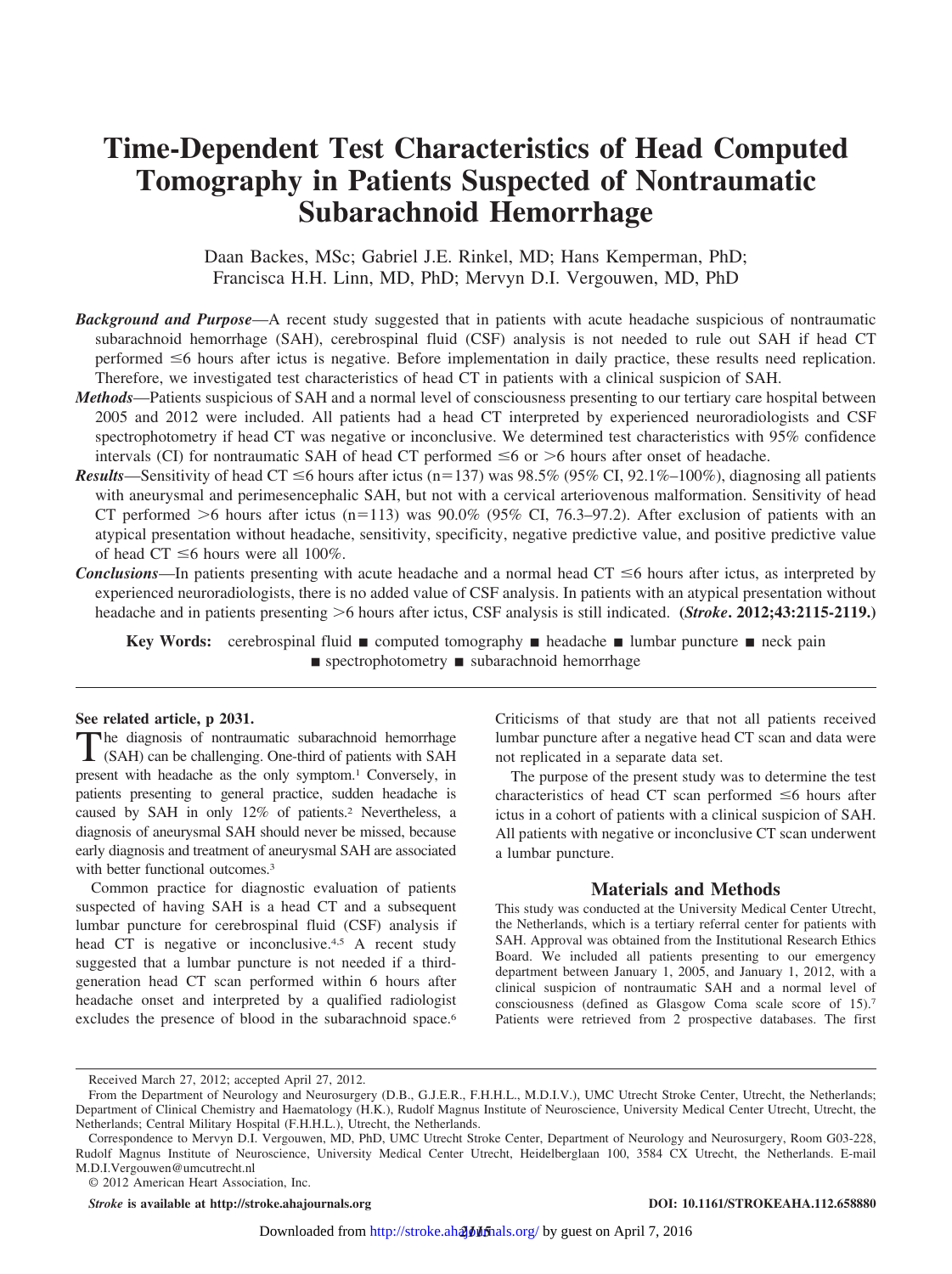

**Figure 1.** Flow chart. SAH indicates (aneurysmal) subarachnoid hemorrhage; GCS, Glasgow Coma Scale; CT, computed tomography; LP, lumbar puncture; PMH, perimesencephalic hemorrhage; CSF, cerebrospinal fluid; AVM, arteriovenous malformation. \*Positive result was based on absorption spectrophotometry with a cut off value  $>0.05$  at 458 nm for bilirubin.

database included consecutive patients with confirmed SAH and the second included all patients receiving lumbar puncture with CSF spectrophotometry. Exclusion criteria were: (1) Glasgow Coma scale score  $\leq$ 14; (2) referral from another hospital with a confirmed diagnosis of SAH; (3) unknown time of ictus; (4) focal deficits at presentation;  $(5)$  >14 days between ictus and diagnostic work-up; (6) age younger than 16 years; and (7) lumbar puncture in the month before presentation.

According to our institutional protocol, all patients with a clinical suspicion of SAH undergo a plain head CT scan as part of their diagnostic work-up. If the CT scan does not reveal a diagnosis, then a lumbar puncture is performed for CSF analysis at least 12 hours after ictus. Our institutional protocol did not change during the study period. All patients were scanned with a modern 16 to 256 slices per rotation multidetector row third-generation scanner with a slice thickness of 5 mm. All scans were interpreted by experienced neuroradiologists. The CSF was protected from (day)light in aluminum foil and centrifuged at 1500 rotations per minute during 10 minutes. The supernatant was stored at 4°C until analysis. The CSF was analyzed using visual inspection and absorption spectrophotometry for the presence of bilirubin. Spectrophotometry was performed with a Beckman DU 650 spectrophotometer (Beckman Coulter). The diagnosis of SAH was made if plain head CT scan showed blood in the subarachnoid space or if CSF spectrophotometry was positive for bilirubin, which was defined as an absorption level  $>0.05$  at wavelength 458 nm. Data regarding time of ictus and time of head CT were extracted from electronic patient files.

We calculated sensitivity, specificity, positive likelihood ratio, negative likelihood ratio, positive predictive value, and negative predictive value of head CT scans for nontraumatic SAH with 95% confidence intervals. Test characteristics of head CT were determined in all patients and in subgroups of patients with head  $CT \le 6$ hours and  $>6$  hours after ictus.

#### **Table 1. Baseline Characteristics**

|                                    |               | Head CT        | Head CT<br>$>6$ Hours |  |
|------------------------------------|---------------|----------------|-----------------------|--|
|                                    |               | $\leq$ 6 Hours |                       |  |
|                                    | All Patients, | After Ictus,   | After Ictus,          |  |
| Characteristics                    | $N = 250$     | $N = 137$      | $N = 113$             |  |
| Median age, y (range)              | $48(17 - 88)$ | $47(18-83)$    | 49 (17 – 88)          |  |
| Women (%)                          | 167 (66.8)    | 91 (66.4)      | 76 (67.3)             |  |
| Median VAS (range),<br>$n = 147$   | $10(4-10)$    | $10(5-10)$     | $9(4-10)$             |  |
| Symptoms at ictus (%)              |               |                |                       |  |
| Headache                           | 247 (98.8)    | 135 (98.5)     | 112 (99.1)            |  |
| Vomiting                           | 119 (47.6)    | 71 (51.8)      | 48 (42.5)             |  |
| Neck pain                          | 99 (39.6)     | 59 (43.1)      | 40 (35.4)             |  |
| Worst headache of life             | 113 (45.2)    | 66 (48.2)      | 47 (41.6)             |  |
| Transient loss of<br>consciousness | 39 (15.6)     | 24 (17.5)      | 15 (13.3)             |  |
| Neck stiffness at<br>presentation  | 72 (28.8)     | 40 (29.2)      | 32 (28.3)             |  |

CT indicates computed tomography; VAS, visual analogue scale.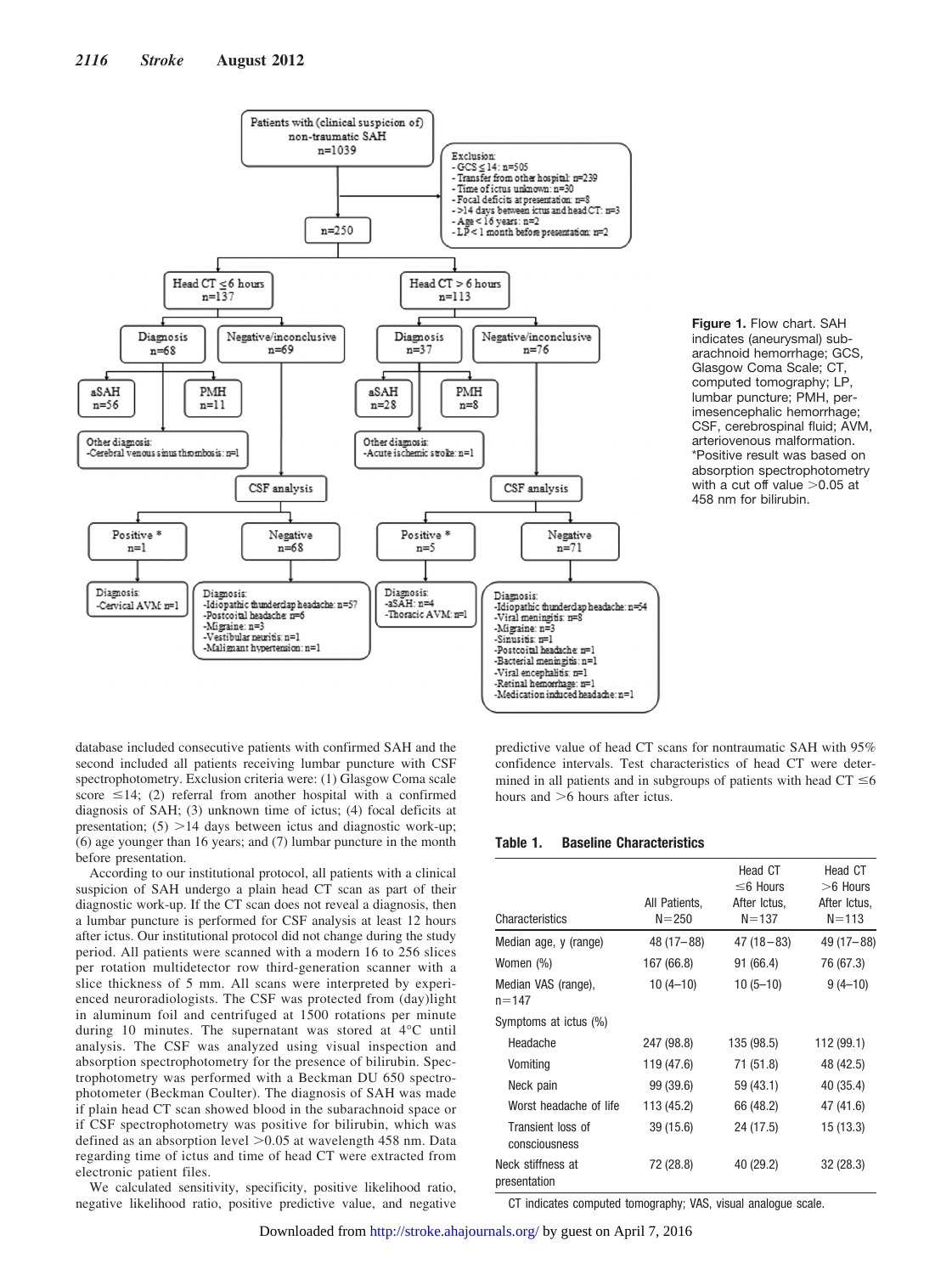



#### **Results**

During the study period, 1039 patients presented to our hospital with a clinical suspicion or diagnosis of SAH. A total of 789 patients were excluded, mainly because of a Glasgow Coma scale score of  $\leq 14$  on admission or initial presentation to another hospital, leaving 250 patients for further analysis (Figure 1). Baseline characteristics of included patients are shown in Table 1.

A head CT scan was performed within 6 hours after symptom onset in 137 patients (54.8%), which revealed a diagnosis in 68 patients (Figure 1). In the 69 patients with negative or inconclusive CT results, a lumbar puncture was performed that was positive for bilirubin in 1 patient. This

patient presented with acute neck pain, nausea, and neck stiffness, but no headache, had an inconclusive CT scan, and finally had bleeding from a cervical arteriovenous malformation diagnosed. Head CT and digital subtraction angiography of this patient are shown in Figure 2.

A head CT scan was performed  $>6$  hours after ictus in 113 patients (45.2%), which revealed a diagnosis in 37 patients (Figure 1). In the 76 patients with a negative or inconclusive head CT, lumbar punctures were performed that were positive for bilirubin in 5 patients (aneurysmal SAH, n=4; thoracic arteriovenous malformation,  $n=1$ ). The patients with aneurysmal SAH and negative or inconclusive head CT were scanned between 27 hours and 10 days after ictus.

**Table 2. Test Characteristics of Head Computed Tomography in Patients Presenting With a Clinical Suspicion of Subarachnoid Hemorrhage Stratified by Timing of Scan**

|                                           |                  |                                     |                                     | Likelihood Ratio (95% CI) |                     | % Predictive Value (95% CI) |                  |
|-------------------------------------------|------------------|-------------------------------------|-------------------------------------|---------------------------|---------------------|-----------------------------|------------------|
| Time From Onset of<br>Symptoms to Head CT | N of<br>Patients | % Sensitivity<br>$(95% \text{ Cl})$ | % Specificity<br>$(95% \text{ Cl})$ | Positive                  | <b>Negative</b>     | Positive                    | Negative         |
| All patients                              | 250              | $95.4(89.5 - 98.5)$                 | 100 (97.4-100)                      | Infinity                  | $0.05(0.02 - 0.11)$ | 100 (96.5-100)              | 96.6 (92.2–98.9) |
| ≤ 6 hr                                    | 137              | $98.5(92.1 - 100)$                  | 100 (94.8–100)                      | Infinity                  | $0.02(0.00 - 0.10)$ | 100 (94.6-100)              | 98.6 (92.3–100)  |
| $>6$ hr                                   | 113              | $90.0(76.3 - 97.2)$                 | 100 (95.1–100)                      | Infinity                  | $0.10(0.04 - 0.25)$ | 100 (90.3-100)              | 94.8 (87.2-98.6) |

CI indicates confidence interval; CT, computed tomography.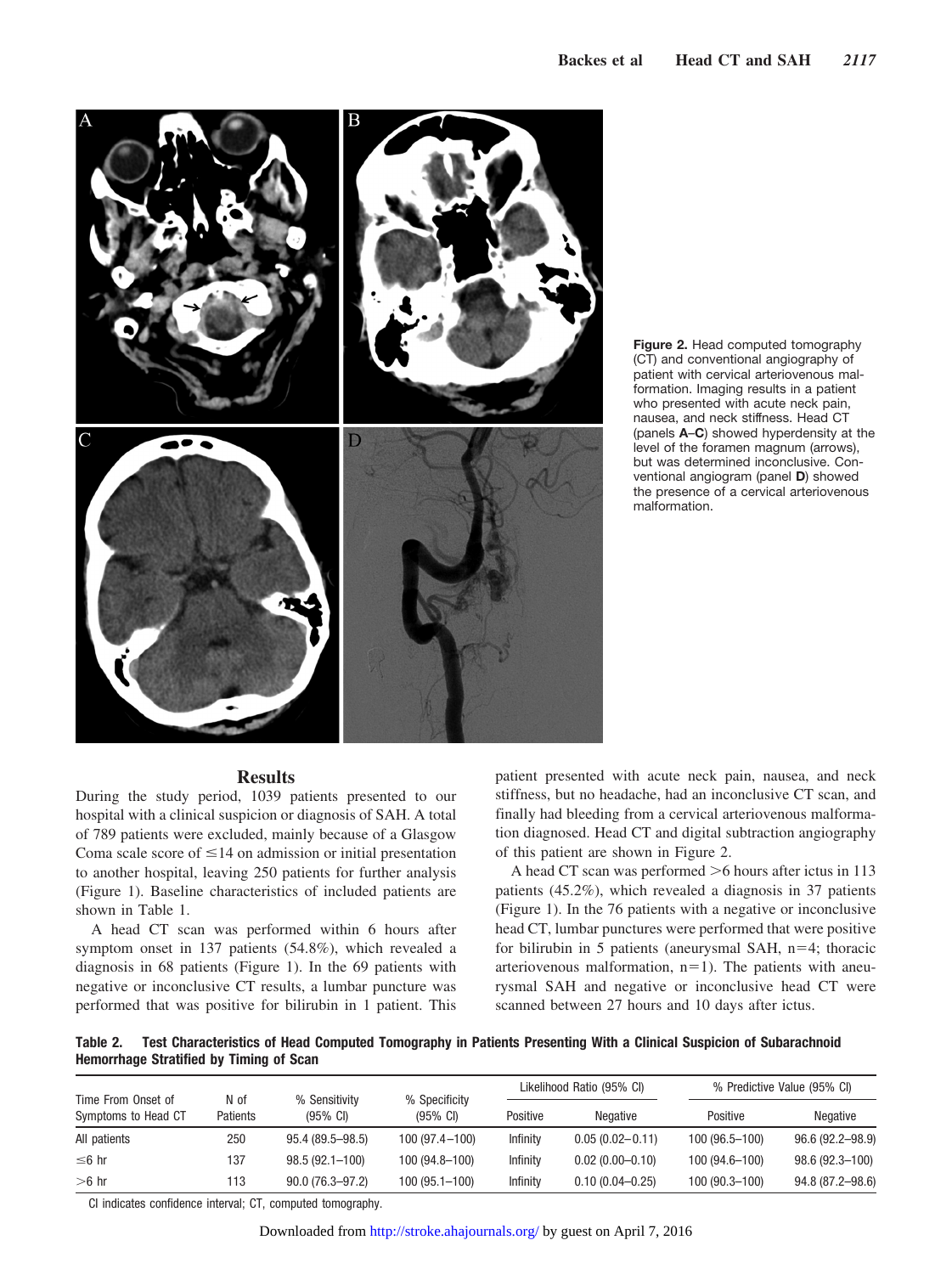|                                           |                         |                                      |                                     | Likelihood Ratio (95% CI) |                     | % Predictive Value (95% CI) |                  |
|-------------------------------------------|-------------------------|--------------------------------------|-------------------------------------|---------------------------|---------------------|-----------------------------|------------------|
| Time From Onset<br>of Symptoms to Head CT | N of<br><b>Patients</b> | % Sensitivity<br>$(95\% \text{ Cl})$ | % Specificity<br>$(95% \text{ Cl})$ | Positive                  | Negative            | Positive                    | Negative         |
| All patients                              | 247                     | $97.2(91.9 - 99.4)$                  | $100(97.4 - 100)$                   | Infinity                  | $0.03(0.01 - 0.09)$ | 100 (96.5-100)              | 97.9 (94.0-99.6) |
| $\leq 6$ hours                            | 135                     | 100 (94.6-100)                       | 100 (94.8-100)                      | Infinity                  | $0.00(0.00-0.04)$   | 100 (94.6-100)              | 100 (94.8-100)   |
| $>6$ hours                                | 112                     | $92.3(79.1 - 98.4)$                  | $100(95.1 - 100)$                   | Infinity                  | $0.08(0.03 - 0.23)$ | 100 (90.3-100)              | 96.1 (88.9-99.2) |

**Table 3. Test Characteristics of Head Computed Tomography in Patients Presenting With a Clinical Suspicion of Subarachnoid Hemorrhage and Acute Headache Stratified by Timing of Scan**

CI indicates confidence interval; CT, computed tomography.

The sensitivity of head CT for the entire study population was 95.4% (95% CI, 89.5–98.5; Table 2). In patients who underwent head CT within 6 hours after symptom onset, sensitivity was 98.5% (95% CI, 92.1–100). In patients scanned  $>6$  hours after ictus, sensitivity was  $90.0\%$  (95% CI, 76.3–97.2; Table 2). The sensitivity, specificity, positive predictive value, and negative predictive value of head CT performed within 6 hours after ictus were all 100% when only patients with acute headache were analyzed (Table 3).

#### **Discussion**

Head CT is a very sensitive diagnostic test in patients with a clinical suspicion of nontraumatic SAH and a normal level of consciousness on admission. In patients who had CT imaging within 6 hours after onset of acute headache, a negative CT ruled out SAH. However, CT within 6 hours after symptom onset failed 1 patient with only neck pain who had an inconclusive CT; finally, bleeding from a cervical arteriovenous malformation was diagnosed.

Previous studies on test characteristics of head CT for SAH found sensitivities ranging between 90% and 100%.<sup>4,8-12</sup> The discrepancy of most studies with our findings can be explained by longer cut-off points for time delay between onset of headache and imaging ranging from 12 to 24 hours after ictus, the use of first- or second-generation CT scanners, and the use of tests other than absorption spectrophotometry as a gold standard. The majority of these studies only calculated sensitivity but not specificity, negative predictive value, or positive predictive value, because only patients with a final diagnosis of SAH were included.<sup>8-10,12</sup> Only 1 previous study investigated test characteristics of head CT scan for the diagnosis of SAH with 6 hours as a cut-off point, and the results of that study are in line with those of our study.6 However, there are a few differences between the previous study and our study. The diagnosis of SAH can be difficult because not all patients with SAH present with acute headache; however, they may present with atypical features such as isolated neck pain, back pain, chest pain, or an acutely confused state.13–18 Therefore, we included all patients who had a diagnostic work-up for a clinical suspicion of SAH, including those with a less obvious clinical presentation without headache. Also, in our study all patients with a negative CT underwent lumbar puncture, which is, in our view, a better gold standard than the absence of rebleeding during follow-up, which was previously used in a substantial proportion of patients to rule out in retrospect the diagnosis of SAH.<sup>6</sup> The incidence of SAH was much higher in our study compared with the previous study.6 This difference most

likely results from a lower threshold in the previous study to give patients presenting with headache a diagnostic work-up of SAH. It is unlikely that the difference in the incidence of SAH influenced test characteristics.

Our results imply that in patients with a clinical suspicion of SAH presenting with acute headache and a negative head CT within 6 hours after ictus, there is no longer a need to perform a lumbar puncture for CSF analysis. However, in patients with an atypical presentation without headache and a negative or inconclusive head CT within 6 hours after ictus, a lumbar puncture is still needed because it may reveal the presence of bilirubin secondary to a hemorrhage from a spinal arteriovenous malformation.16

The strength of our study is that all included patients with a normal head CT had a lumbar puncture for CSF analysis including absorption spectrophotometry. It is unlikely that we missed any patients with SAH because this method has 100% sensitivity for the diagnosis of SAH when it is performed between 12 hours and 2 weeks after ictus.19 A limitation of our study might be the retrospective design. We were unable to retrieve the time of symptom onset in 30 patients, which might have resulted in selection bias. However, we know from daily practice that some patients simply do not remember the exact time of onset. Finally, our results cannot be extrapolated to low-volume centers with radiologists who are less experienced to diagnose SAH on head CT scans. Our study was conducted in a high-volume tertiary care hospital and head CT scans were interpreted by qualified neuroradiologists who routinely interpret head CT images.

### **Conclusions**

In conclusion, we showed that in patients with acute headache and a normal level of consciousness, third-generation head CT performed within 6 hours after symptom onset is a perfect tool to diagnose SAH. There is no added value of CSF analysis for absorption spectrophotometry in this group of patients. However, a lumbar puncture for CSF analysis is still necessary to rule out SAH in a subgroup of patients presenting within 6 hours after ictus with an atypical presentation without sudden headache, and in all patients presenting  $>6$ hours after symptom onset if head CT is negative or inconclusive. We emphasize that our results only can be extrapolated to high-volume tertiary care centers where head CT scans are interpreted by experienced neuroradiologists.

# **Disclosures**

None.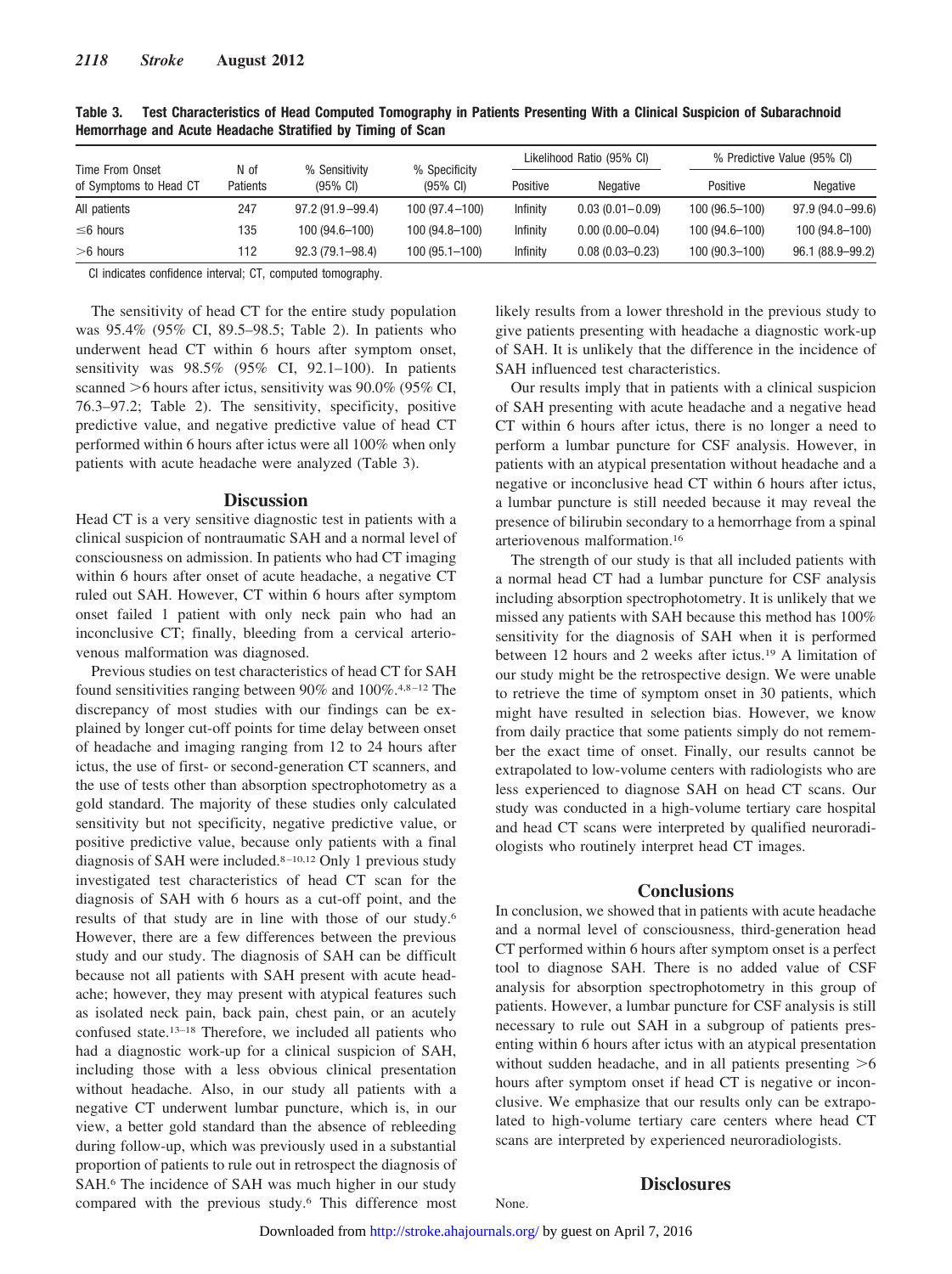# **References**

- 1. Ferro JM, Lopes J, Melo TP. Investigation into the causes of delayed diagnosis of subarachnoid hemorrhage. *Cerebrovasc Dis*. 1991;1: 160 –164.
- 2. Linn FH, Wijdicks EF, van der Graaf Y, Weerdesteyn-van Vliet FA, Bartelds AI, van Gijn J. Prospective study of sentinel headache in aneurysmal subarachnoid haemorrhage. *Lancet*. 1994;344:590 –593.
- 3. Phillips TJ, Dowling RJ, Yan B, Laidlaw JD, Mitchell PJ. Does treatment of ruptured intracranial aneurysms within 24 hours improve clinical outcome? *Stroke*. 2011;42:1936 –1945.
- 4. van der Wee N, Rinkel GJ, Hasan D, van Gijn J. Detection of subarachnoid haemorrhage on early CT: is lumbar puncture still needed after a negative scan? *J Neurol Neurosurg Psychiatry*. 1995;58:357–359.
- 5. Bø SH, Davidsen EM, Gulbrandsen P, Dietrichs E. Acute headache: a prospective diagnostic work-up of patients admitted to a general hospital. *Eur J Neurol*. 2008;15:1293–1299.
- 6. Perry JJ, Stiell IG, Sivilotti ML, Bullard MJ, Édmond M, Symington C, et al. Sensitivity of computed tomography performed within six hours of onset of headache for diagnosis of subarachnoid hemorrhage: prospective cohort study. *BMJ*. 2011;343:d4277.
- 7. Teasdale G, Jennett B. Assessment of coma and impaired conciousness. A practical scale. *Lancet*. 1974;2:81– 84.
- 8. Sames TA, Storrow AB, Finkelstein JA, Magoon MR. Sensitivity of new-generation computed tomography in subarachnoid hemorrhage. *Acad Emerg Med*. 1996;3:16 –20.
- 9. Sidman R, Connolly E, Lemke T. Subarachnoid hemorrhage diagnosis: lumbar puncture is still needed when computed tomography scan is normal. *Acad Emerg Med*. 1996;3:827– 831.
- 10. Lourenco AP, Mayo-Smith WW, Tubbs RJ, Sidman R. Does 16-detector computed tomography improve detection of non-traumatic subarachnoid hemorrhage in the Emergency Department? *J Emerg Med*. 2009;36: 171–175.
- 11. Boesiger BM, Shiber JR. Subarachnoid hemorrhage diagnosis by computed tomography and lumbar puncture: are fifth generation CT scanners better at identifying subarachnoid hemorrhage? *J Emerg Med*. 2005;29:23–27.
- 12. Byyny RL, Mower WR, Shum N, Gabayan GZ, Fang S, Baraff LJ. Sensitivity of noncontrast cranial computed tomography for the emergency department diagnosis of subarachnoid hemorrhage. *Ann Emerg Med*. 2008;51:697–703.
- 13. Barton CW. Subarachnoid hemorrhage presenting as acute chest pain: a variant of le coup de poignard. *Ann Emerg Med*. 1988;17:977–978.
- 14. Schattner A. Pain in the neck. *Lancet*. 1996;348:411– 412.
- 15. Adams HP Jr, Jergenson DD, Kassell NF, Sahs AL. Pitfalls in the recognition of subarachnoid hemorrhage. *JAMA*. 1980;244:794 –796.
- 16. Ahmed J, Blakeley C, Sakar R, Aktar K, Hashemi K. Acute neck pain, an atypical presentation of subarachnoid hemorrhage. *Emerg Med J*. 2007; 24:e23.
- 17. Reijneveld JC, Wermer M, Boonman Z, van Gijn J, Rinkel GJ. Acute confusional state as presenting feature in aneurysmal subarachnoid hemorrhage: frequency and characteristics. *J Neurol*. 2000;247:112–116.
- 18. Adams HP Jr, Kassell NF, Boarini DJ, Kongable G. The clinical spectrum of aneursmal subarachnoid hemorrhage. *J Stroke Cerebrovasc Dis*. 1991;  $1.3 - 8.$
- 19. Vermeulen M, Hasan D, Blijenberg BG, Hijdra A, van Gijn J. Xanthochromia after subarachnoid haemorrhage needs no revisitation. *J Neurol Neurosurg Psychiatry*. 1989;52:826 – 828.